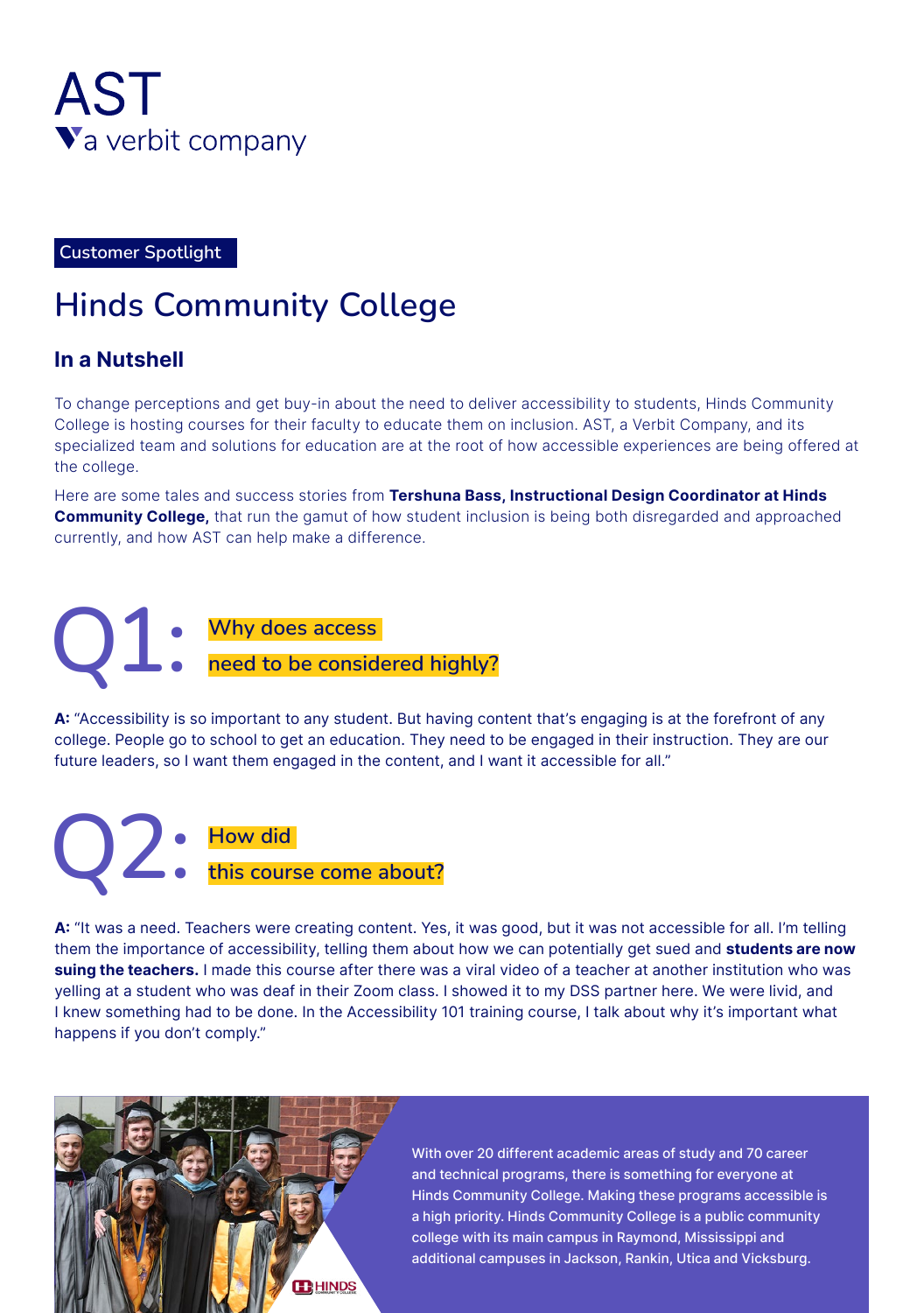"We have a very diverse student body here. I know we have a lot of students with visible disabilities that I see around campus, but we also have a lot of students with invisible disabilities. I have a student who is half deaf and is blind. When they told me that they couldn't access information from a flyer, it was unacceptable. Then I started partnering with the DSS office here. We have meetings whenever they encounter students' frustrations, and I try to train my teachers so that they are addressing those issues before they even become a concern."

## **What are the legal implications to be aware of?** Q3:

A: "We are in a consortium here in Mississippi with other community colleges. I had a phone call from another institution. A teacher was calling because their videos weren't captioned and they would be teaching a Hinds student. The Hinds student has a disability and they needed their videos captioned. They even went on to ask, whose responsibility is it? They said Hinds needed to caption their videos.

Anything you put online must be compliant, and it is the instructor's responsibility to ensure compliance. But since it was a Hinds student, and the class started in a week and they had over 33 videos, my institution, with Verbit, had their videos captioned because we didn't want it to affect our student. They really didn't think it was their responsibility for it to be compliant. I really wanted to explain their responsibility in compliance and make them understand not only the risk they are taking with their career, but also the negative impact it has on students with disabilities.

In my training course, I have a page called Accessibility Laws and Policies where I discuss Section 504 & 508 of the federal disability civil rights laws. I have a second page called Disability Laws in Higher Education where I show how Netflix got sued when they weren't captioning. I show all the legal cases."

#### **What are some creative ways you're working to get instructor buy-in?** Q4:

A: "We host events here, and we try to put the teacher in that student's predicament. We blindfold participants and have them listen to the screenreader so they can hear alternative text on or hear long web addresses read aloud. Putting them in the shoes of a student with a visual impairment brings to light the need for ensuring accessibility in course content. When they experience the inconvenience their students do, they are humbled. They begin to recognize the rationale behind adherence to ADA requirements."

#### **What are some new ways that you're using AST, a Verbit Company?** Q5:

A: Another reason why we love Verbit is recently we've been doing virtual convocation. Convocation is something that we have every semester where the president gives us the update on the college and important things we should know. They've been doing it virtually lately. We've had quick deadlines to turn the videos into interactive video quizzes.

**Being able to get that 24-hour accurate turnaround from Verbit to get it closed captioned and not having** to worry about that aspect of the process helps tremendously. It takes a lot of stress off of us. Not having to worry about the closed captioning piece is awesome, and that way, we don't have to irritate our Video Coordinator because they have to cut and edit the video.. We are comfortable saying, 'Take your time because when you get it, we only need 24 hours after that because Verbit will caption it for us.' I'm telling you guys we love you all. You all are lifesavers.